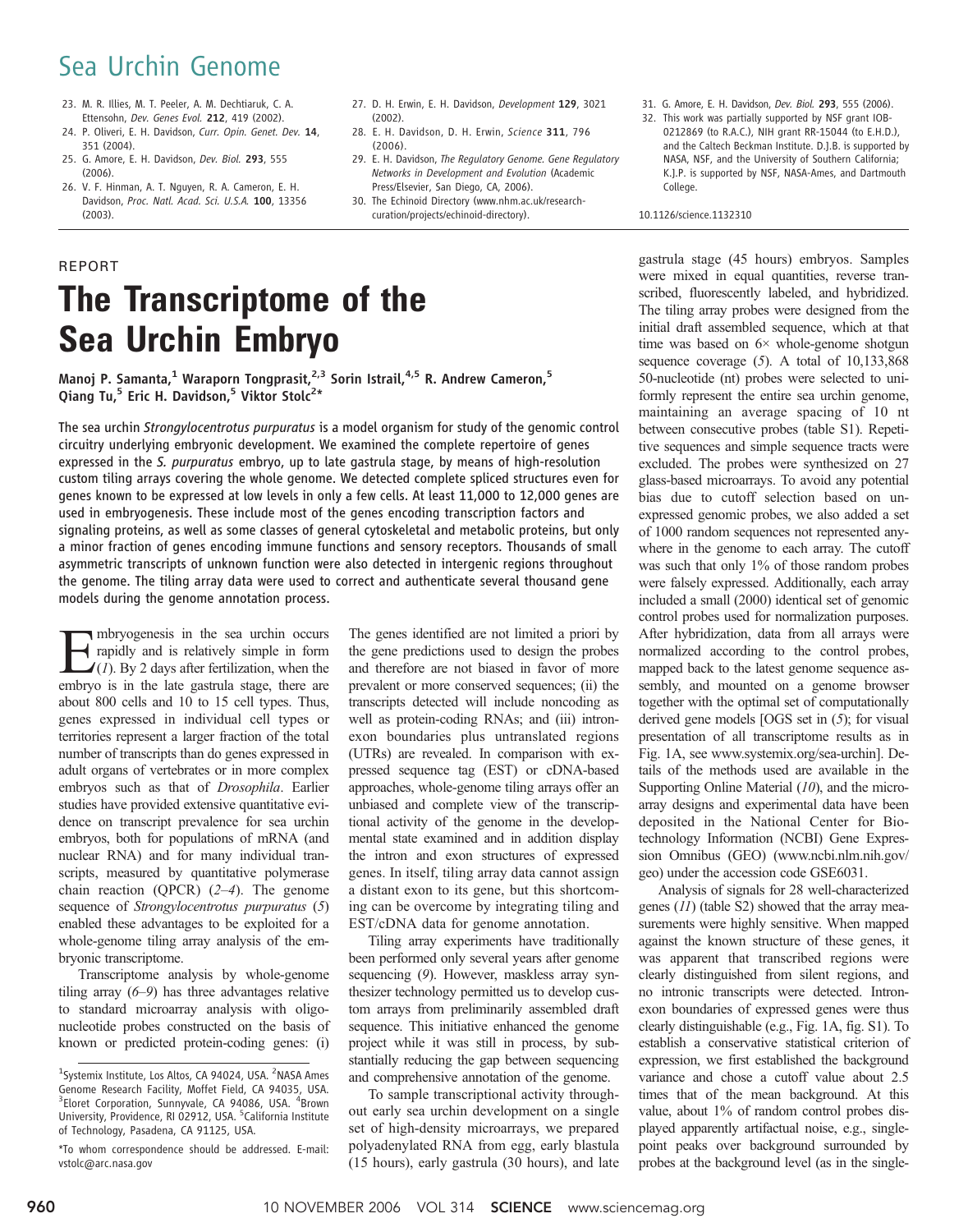### **SPECIALSECTION**

14,000 16,000 18,000



Fig. 1. Visualization of transcription profiles in protein-coding genes and probability of false-positives. (A) An active and an inactive gene. The protein-coding regions of the genes are indicated by the bars, and the orientation of the genes by the DNA strands (W, C) on which they are portrayed. Hybridization of each chip in the array is shown in arbitrary units (ordinate). The active gene is Sp-gcm, for which complete cDNA sequence is also available (21), transcribed from right to left. The activity profile includes the 3′-UTR, extending beyond the terminal codogenic

region in the last exon. The inactive gene encodes an adenosine 5´ diphosphate ribosylation factor related protein. The peaks preceding the first exon of gcm, at 26,000 to 28,000, and at 45,000, are of the short noncoding RNA class. (B) Poisson probabilities of occurrence of falsely positive expression assignment, as a function of the total of number of apparently expressed genes. The probability that the expression profile of each gene could have been generated from adventitiously noisy probes was computed as described in the text.

8000

Gene count

10,000 12,000

probe intron peak of fig. S1A). We determined whether a gene is actually expressed in the 0- to 45-hour embryo by assessing the significance of transcriptional activity in the set of probes that lie within the predicted exons of that gene  $(10)$ . For each gene in the OGS set  $(5)$ , a Poisson calculation was performed, based on the number of probes in the array overlying the exons of the gene that score as active, to estimate the probability that the observed profile was artifactual. Above about 12,000 to 13,000 active gene models, the probability of false-positives rose rapidly (Fig. 1B, table S3). Some genuinely active genes are no doubt excluded by this cutoff—for example, genes that consist entirely of very small exons, or genes that are represented by very few probes  $(\leq 3)$  because of sequence features that precluded choice of those sequence elements for representation in the probe set  $(10)$ , or genes not represented in the genome assembly.

To estimate the number of genes expressed in the embryo up to the late gastrula stage, several corrections were required. Of the approximately 12,000 to 13,000 OGS gene models unequivocally scored as expressed (Fig. 1B), 1400 were duplicates, an artifact of high genomic polymorphism in the initial assembly process (5). A further 250 active gene models were excluded, because they are single-exon reverse transcriptase genes (mobile elements). On the other hand, this measurement detected a number of active open reading frames not represented in the gene model set used in this study  $(5)$ . Where these were near one another, they were clustered, and the probability of accidental occurrence of these open reading frames in an 800- Mb genome was calculated. In total,  $\sim$ 1000 such putative genes were identified with a false-positive rate of <1% (table S4).

 $0.01 -$ B

 $\circ$ 

 $\Omega$ 

2000

4000

6000

We may compare the end result, about 11,000 to 12,000 genes expressed, to the conclusion derived a quarter of a century ago from saturation singlecopy sequence hybridization of embryo polysomal mRNA (2). This conclusion was that the same embryo uses about 8500 different genes (counting all the members of any given repetitive class of genes as 1) at the gastrula stage and, if other stages are added in (as they are here), about 10% more. Given that genes with high sequence similarity in large (more than 100-member) gene families would have been excluded

from the earlier hybridization results, the two values are reasonably consistent. In any case, these measurements demonstrate that even by conservative estimates, a very large number of protein-coding informational units are required for the construction of this embryo, simple as it is, amounting to at least half of the total number



Fig. 2. Functional distribution of genes expressed in the embryo. The bar chart displays the percentage of annotated genes of different functional categories expressed in the sea urchin embryo. The functional categories are derived from a manual curation database (5) and are shown in table S3. The number at the top of each bar represents the total number of annotated genes in the corresponding category, including all expressed and unexpressed ones. Trans., transcription factors; Signal, signaling genes; Process, basic cellular processes such as metabolism; Cytoskelet., cytoskeletal; Fertiliz., fertilization; Biominer., biomineralization.

of genes predicted in the S. purpuratus genome (12,000 out of 23,500) (5).

In S. purpuratus, the embryo gives rise to a larva after 3 days of development, within which the adult form develops during the successive weeks of larval feeding. By the late gastrula stage, only some small patches of undifferen-